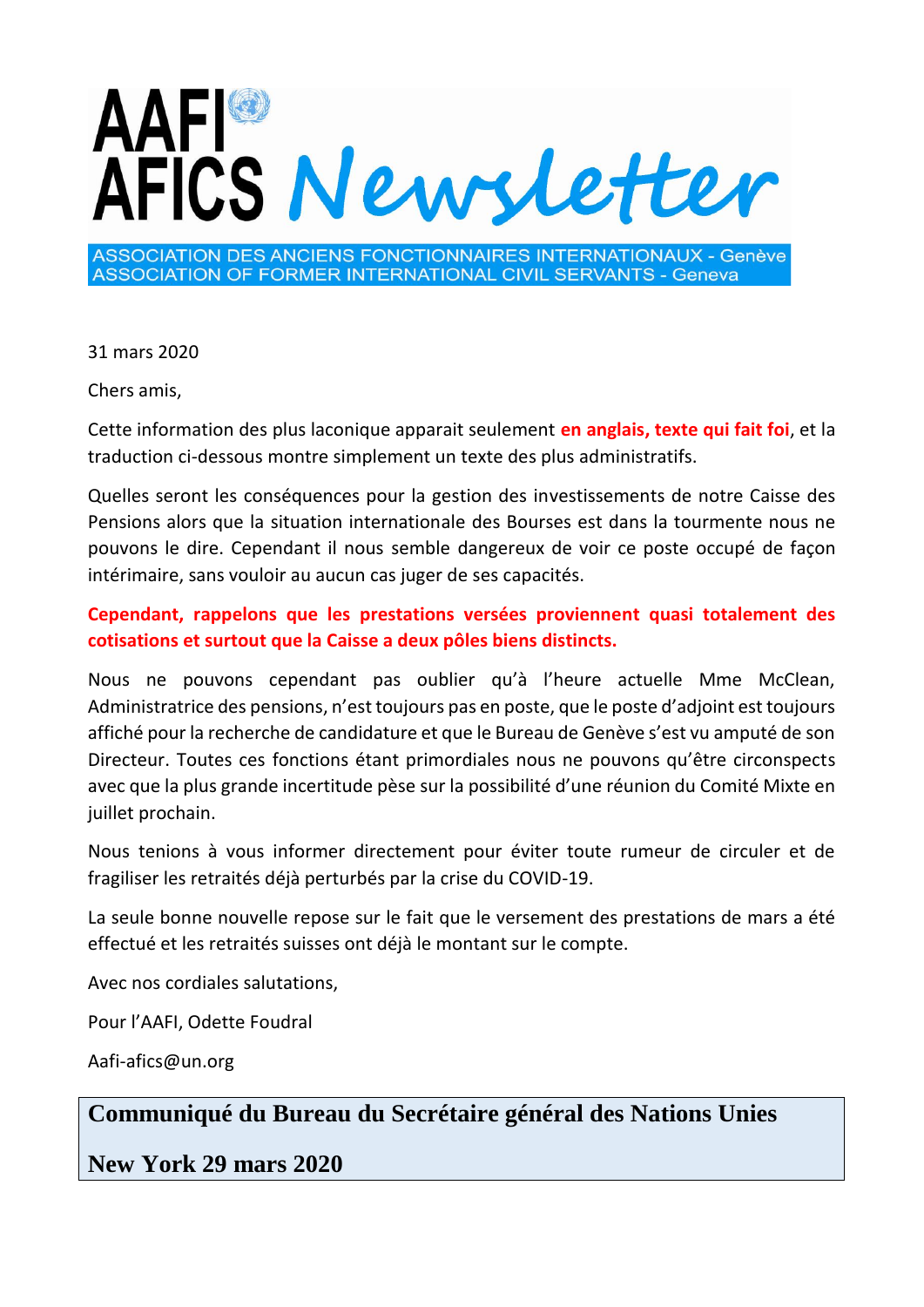**Note concernant la démission de Sudhir Rajkumar**

**[M. Sudhir Rajkumar a démissionné de sa fonction de Représentant du](https://www.un.org/sg/en/content/sg/note-correspondents/2020-03-29/note-correspondents-the-resignation-of-sudhir-rajkumar)  Secrétaire général pour les investissements des avoirs de la CCPNU, démission qui sera effective le mardi 31 mars 2020 au soir. Le Secrétaire général a accepté cette démission et remercie M. Rajkumar pour son travail de gestion des avoirs de la CCPNU. Le Secrétaire général souhaite à M. Rajkumar plein succès pour ses futures fonctions.**

**Le Directeur de la division des finances, in the Office of Programme Planning, Finance and Budget of the Department of Management Strategy, Policy and Compliance, M. Pedro Guazo a été nommé en interim en attendant que le Secrétaire général lance une procédure de recrutement pour trouver un successeur à M. Rajkumar.**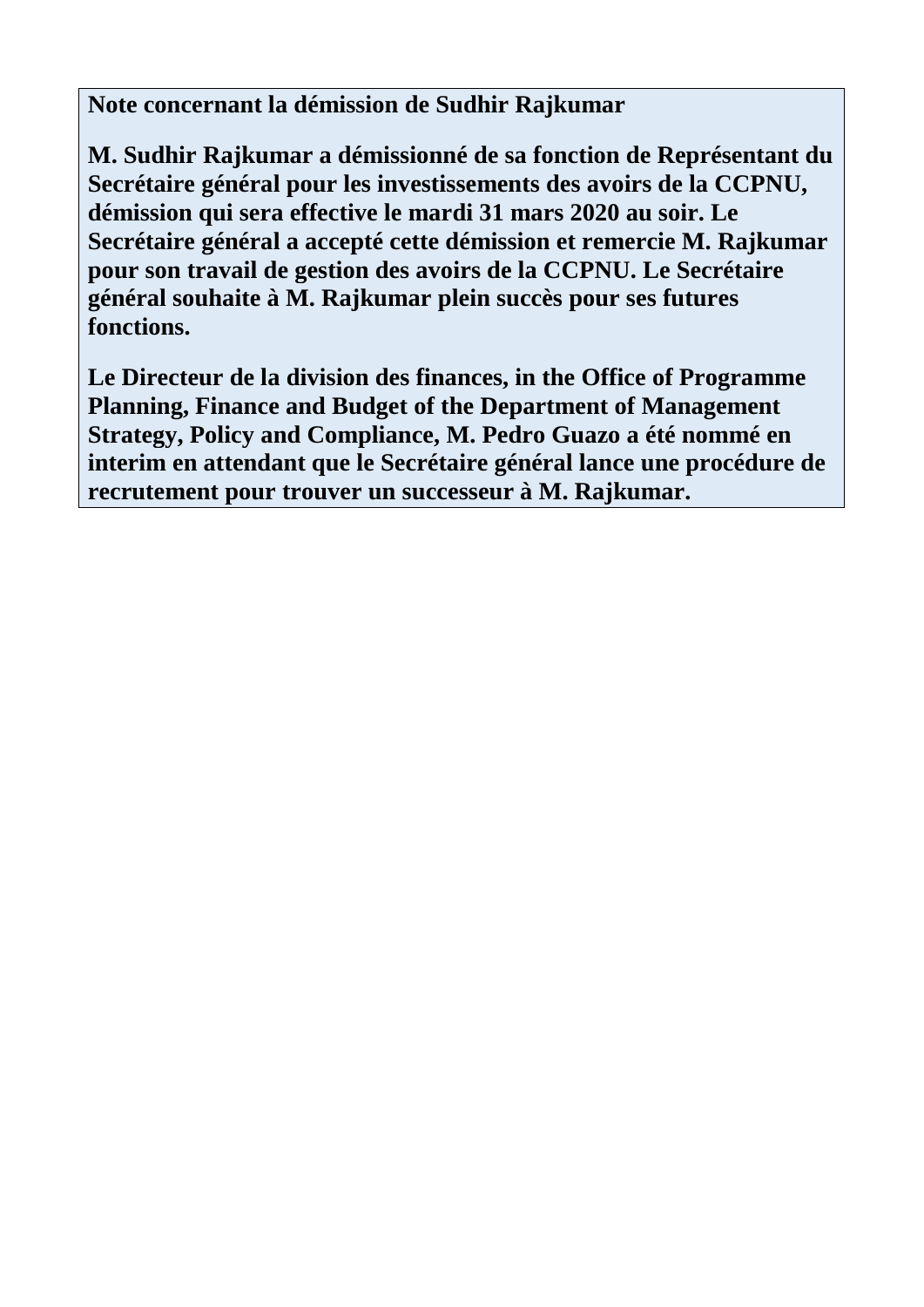31 March 2020

Dear friends,

This most laconic information appears only in English, the authoritative text showing a most administrative text.

What will be the consequences for the management of the investments of our Pension Fund when the international situation of the stock exchanges is in turmoil we cannot say. However, it seems dangerous to us to see this post occupied by an acting staff, without wishing in any case to judge his capacities.

## **However, remember that the benefits paid come almost entirely from contributions and especially that the Fund has two distinct areas.**

We cannot however forget that at the moment Ms. McClean, Chief Executive of Pension Administration, is still not in office, that the assistant position is still posted for the search for candidacies and that the Geneva Office has been beheaded of its Director. All these functions being essential we can only be wary with the greatest uncertainty weighing on the possibility of a meeting of the Joint Committee next July.

We wanted to inform you directly to avoid any rumors circulating and weakening retirees already disturbed by the COVID-19 crisis.

The only good news is that the March benefits have been paid and Swiss retirees already have the amount on the account.

With our cordial greetings,

For the AAFI, Odette Foudral

Aafi-afics@un.org

## **United Nations Secretary-General**

New York

29 March 2020

Note to Correspondents on the Resignation of Sudhir Rajkumar

Mr. Sudhir Rajkumar has resigned from his role as the Representative of the Secretary-General for the investment of the assets of the United Nations Joint [Staff Pension Fund, effective at the close of business on Tuesday, 31 March](https://www.un.org/sg/en/content/sg/note-correspondents/2020-03-29/note-correspondents-the-resignation-of-sudhir-rajkumar)  2020. The Secretary-General has accepted the resignation and thanks Mr. Rajkumar for his service in managing the assets of the United Nations Joint